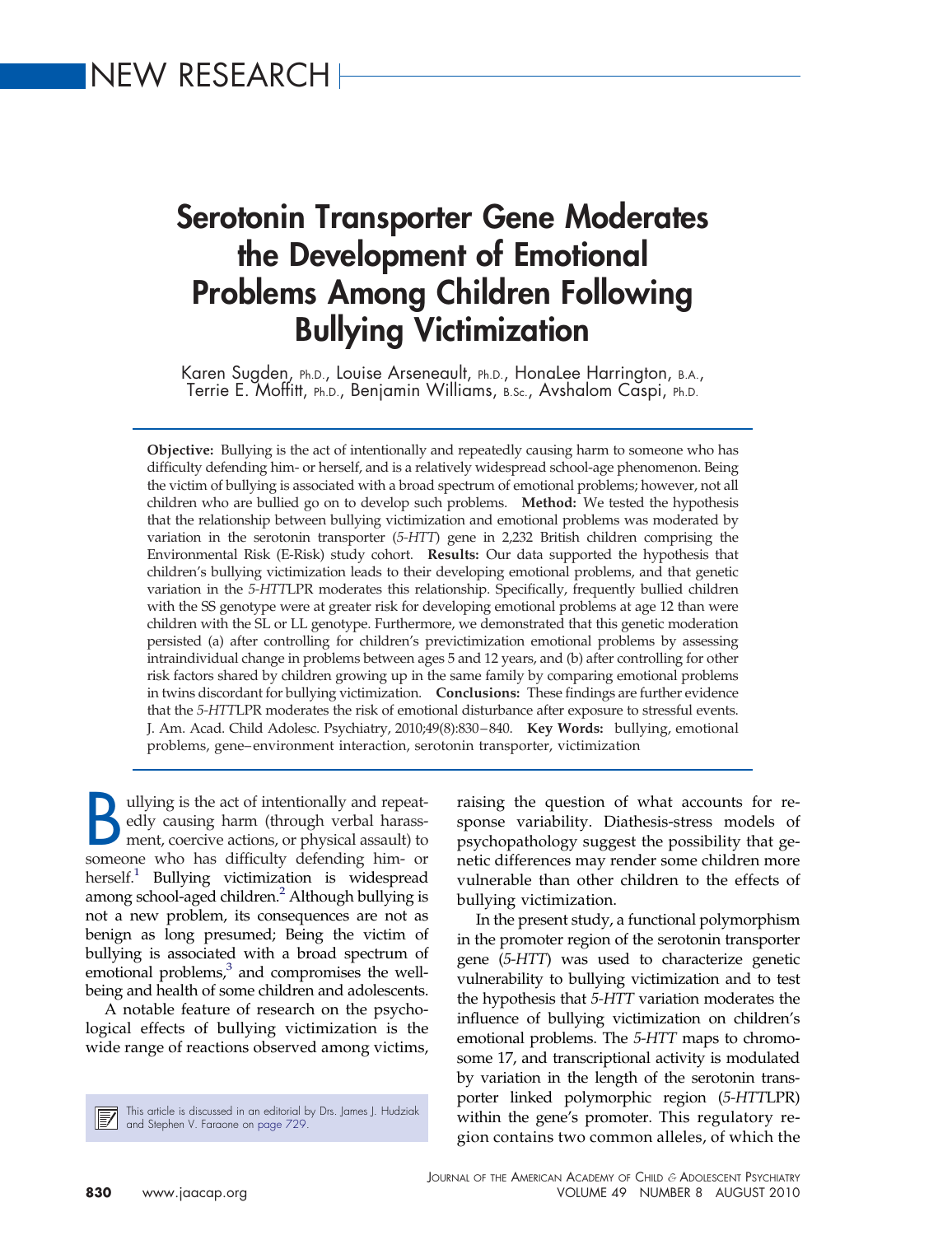short (S) allele is associated with lower transcriptional efficiency of the promoter compared with the long  $(L)$  allele,<sup>[4](#page-9-0)</sup> and it has been suggested that this polymorphism contributes to dysregulation of serotonergic neurotrans-mission.<sup>[5,6](#page-9-0)</sup>

Studies of various stress-reactive endophenotypes suggest that S carriers should be most reactive to the effects of stressful experiences such as bullying victimization. We refer to a new generation of research in experimental psychopathology that exposes individuals with different genotypes to stress-inducing situations or affectively charged stimuli to examine genetic control of sensitivity to the environment by measuring their stress reactivity. Of these, five findings are of note.

First, functional magnetic resonance imaging (fMRI) studies have shown that the S allele is associated with exaggerated amygdala response to environmental threat. $7,8$  This finding suggests that the S allele may influence risk for emotional problems by biasing the response of a key brain region mediating behavioral and physiologic arousal to environmental challenges.<sup>6</sup>

Second, research on fear conditioning—the neural mechanisms of which involve the amygdala also reveals that variation in the *5-HTT*LPR is implicated in how people learn to fear new stimuli. Compared with LL homozygotes, S-allele carriers acquired potentiated startle reactions to stimuli associated with an aversive event, and this acquired fear was more resistant to extinction. This research suggests that S-carriers are more likely pick up and retain fear of stimuli associated with threat.

Third, research using acute stress-induction paradigms shows that *5-HTT*LPR variation is associated with variations in cortisol response to a psychosocial challenge. Adolescents with two copies of the S allele showed a marked increase in cortisol immediately after exposure to stress and a slow return to baseline. $^{10}$  This research not only suggests that genetic susceptibility to hypothalamic– pituitary–adrenal axis dysregulation is detectable in SS carriers as early as adolescence, but also that those individuals have a higher reactivity to stressors than non-SS individuals.

Fourth, whereas much of the experimental research on *5-HTT*LPR variation and stress reactivity has focused on mechanisms by which S-carriage confers risk, an investigation of biased attention provides evidence to suggest why LL homozygotes might be protected from negative events. When

exposed to affectively charged images, LL homozygotes were characterized by selective avoidance of threat and selective attention to positive material. $^{11}$ This suggests that genetic variation in the tendency to "look on the bright side of life" may be a key mechanism underlying resilience.

Fifth, nonhuman primate studies also provide a hint as to why aspects of S-carriage may be linked to greater reactivity to bullying victimization. Bullying involves repeated hurtful actions between individuals where there is a power differential between the bully and the victim.<sup>12</sup> Research with rhesus macaques has uncovered different reactions among monkeys carrying the S allele versus LL homozygotes when they are confronted with highversus low-status conspecifics. In particular, S-carrying monkeys were more likely to be threatened by and to avoid high-status dominant conspecifics (e.g., they displayed greater pupil diameter in response to high-status monkeys $^{13}$ ). This research suggests that S-carriers may be more sensitive to the threat of confrontation in the context of power imbalance.

In previous research we empirically documented that being bullied is an environmentally mediated contributing factor to both boys' and girls' emotional problems in this same cohort.<sup>14,15</sup> In the present study we tested the hypothesis that genetic variation in the *5-HTT*LPR would moderate the link between bullying victimization and the risk of developing these problems.

## **METHOD**

## **Participants**

Participants were members of the Environmental Risk (E-Risk) Study, which tracks the development of a birth cohort of 2,232 British children. The sample was drawn from a larger birth register of twins born in England and Wales in 1994-1995.<sup>16</sup> Details about the sample are reported elsewhere.<sup>17</sup> Briefly, the E-risk base sample was constructed in 1999-2000, when 1,116 families with samesex 5-year-old twins (93% of those eligible) participated in home-visit assessments. The sample includes 55% monozygotic (MZ) and 45% dizygotic (DZ) twin pairs. Sex is evenly distributed within zygosity (49% male). Follow-up home visits were conducted when the children were aged 7 years (98% participation), 10 years (96% participation), and, most recently, 12 years (96% participation). The Maudsley Hospital Ethics Committee approved each phase of the study.

## **Measures**

Bullying victimization was assessed during private interviews with the children during home visits when they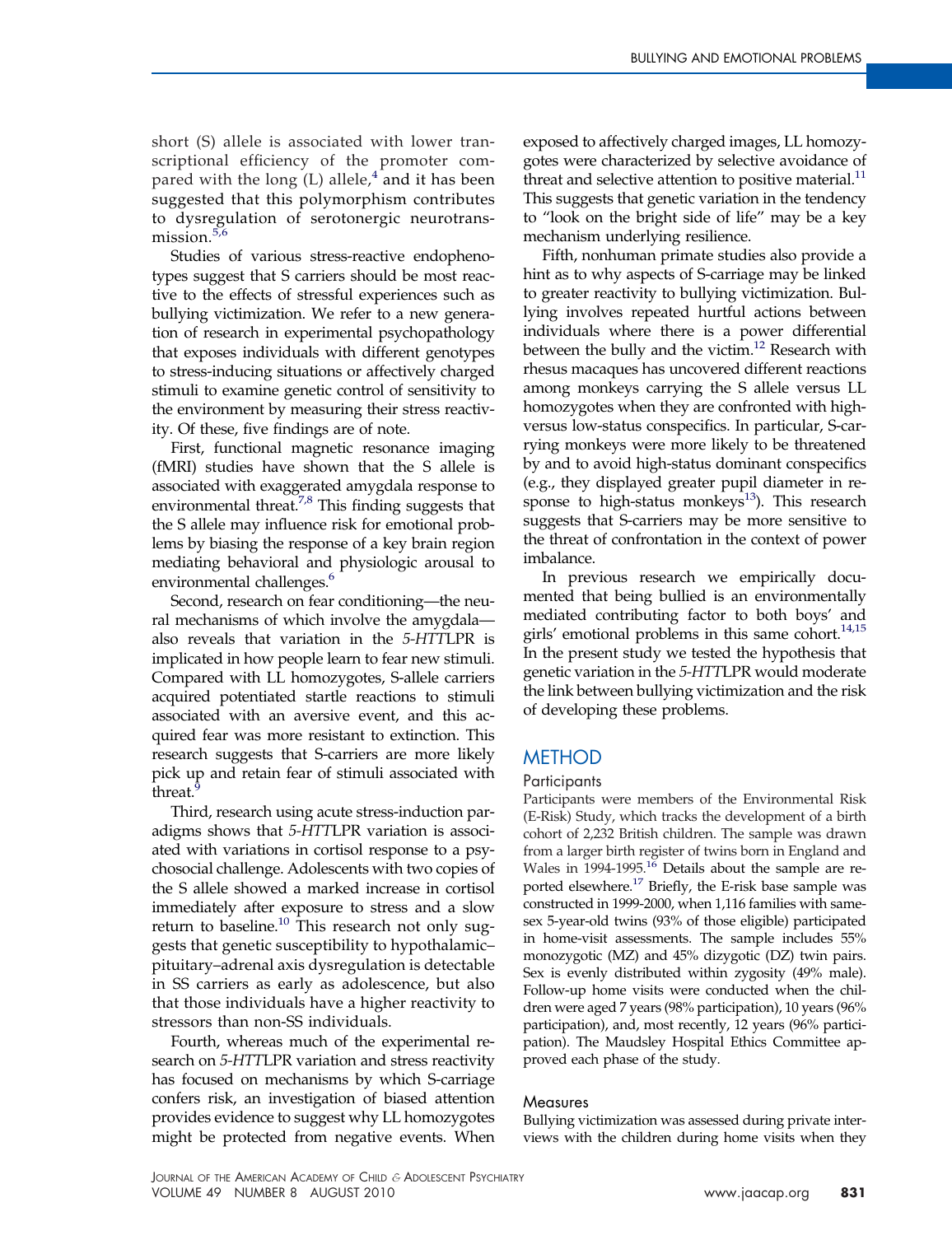were age 12 years. We explained to them that someone is being bullied when another child (1) says mean and hurtful things, makes fun, or calls a person mean and hurtful names; 2) completely ignores or excludes someone from their group of friends or leaves them out of things on purpose; 3) hits, kicks, or shoves a person, or locks them in a room; 4) tells lies or spreads rumors about them; and 5) does other hurtful things like these. We call it bullying when these things happen often and it is difficult for the person being bullied to stop it happening. We do not call it bullying when it is done in a friendly or playful way. Children indicated whether they had been bullied by another child "never," "sometimes," or "a lot." When a child reported being bullied, the interviewer asked the child to describe what happened. Notes taken by the interviewers were later checked by an independent rater to verify that the events described by the child relate to instances of bullying, operationally defined as evidence of repeated harmful actions between children where there is a power differential between the bully and the victim. This was done blind to data on emotional problems and genotype.

Emotional problems were assessed using the Child Behavior Checklist<sup>18</sup> for mothers and the Teacher's Report Form<sup>19</sup> for teachers, at age 5 years and again at age 12 years. The emotional problems scale is the sum of items on the Withdrawn and Anxious/Depressed scales, including items such as "cries a lot," "withdrawn, doesn't get involved with others," and "worries" (somatic complaints were not included, as this scale was not assessed at age 12). The internal consistency reliability of the mother and the teacher reports at age 5 years was 0.86 and 0.87, respectively. The internal consistency reliability of the mother and the teacher reports at age 12 was 0.87 and 0.89, respectively. Mother and teacher reports at each age were summed and standardized to create crossinformant scales for ages 5 and 12 years. For consistency across our research program on bullying, we use the same outcome measures as in previous reports.<sup>15</sup>

## DNA Extraction and Genotyping

At ages 5 and 7 years, DNA was obtained from 2,161 (97%) of the children. DNA samples were obtained via buccal swabs and extracted using an established procedure.[20](#page-9-0) Primer sequences for *5-HTT*LPR are described by Gelernter et al.<sup>[21](#page-9-0)</sup> (forward primer: 5'-ATGCCAGCACCTAACCCCTAATGT-3'; reverse primer: 5'-GGACCGCAAGGTGGGCGGGA-3'). The forward primer was 5'-labeled with a HEX fluorophore. Polymerase chain reaction (PCR) was carried out on a PTC-225 DNA engine (MJ Research, Waltham, MA), using the following cycling conditions: initial 15-min denaturing step at 95°C, followed by 35 cycles of 94°C for 30 s, 66°C for 30 s, and 72°C for 40 s, and a final extension phase of 72°C for 15 min. Reactions were performed in 1X reaction Buffer IV (ABgene, Epsom, UK),  $1.5$  mM/l MgCl<sub>2</sub>,  $50$  ng genomic DNA,  $5$ pmol of each primer, 0.2 mM/l dNTPs, and 2 units of Native *Taq* (Promega, Madison, WI). This amplifies a 419 – base pair product for the 16-repeat (L) allele and a 375– base pair product for the 14-repeat (S) allele. PCR products were denatured in highly deionized formamide and analyzed by electrophoresis on an Applied Biosystems 3100 genetic analyzer (Applied Biosystems, Foster City, CA), set up in genotyping mode, using POP4 polymer and ROX labeled GS500 size standard (Applied Biosystems). Results were analyzed using GeneScan v3.7 and genotypes called using Genotyper v3.6 software (Applied Biosystems). All genotype calls were reviewed manually. Samples were genotyped in birthdate order and blind to data on bullying victimization and emotional scores.

## Statistical Analyses

We tested the gene  $\times$  environment interaction (GxE) in a hierarchical regression framework, with all main-effect terms entered on the first step of the model and interaction terms entered on the second step: Emotional problems = a+b1(5-HTTLPR)+b2(Occasional Bullying Victimization)+b3(Frequent Bullying Victimization)+b4(5-*HTTLPR*  $\times$  Occasional Victimization)+b5(5-*HTTLPR*  $\times$ Frequent Victimization) $+e$ , where Occasional and Frequent Victimization were coded as dummy variables, respectively, and 5-HTTLPR was coded as  $0 =$  no S alleles,  $1 = 1$  S allele, and  $2 = 2$  S alleles. We tested for change in emotional problems between ages 5 and 12 by creating a variable that is the difference between the child's age-12 and age-5 scores, and performed the regression analysis as above. We also performed regression analyses of age-12 emotional problems, controlling for age-5 emotional scores. Reported significance tests are based on the sandwich, or Huber/White, variance estimator, $2^2$  a method available in STATA 7.0 (StataCorp, College Station, TX). Application of this technique addresses the assumption of independence of observations; it adjusts estimated standard errors and therefore accounts for the dependence in the data that is due to analyzing sets of twins.

Within-family comparisons were conducted by correlating within-twin pair discordance in bullying victimization with within-twin pair discordance in age-12 emotional problems. To achieve this, we first created two categories of twin pairs: those who were concordant for bullying (i.e., same rate of bullying within twins) and those who were discordant (i.e., the twins experienced different rates of bullying). Twin pairs were selected only if they grew up in the same household. Second, we divided these twin pairs into three groups according to their *5-HTT*LPR genotype, selecting only pairs in which both twins shared the same *5-HTT*LPR genotype. Third, we correlated twin differences in bullying victimization with twin differences in both emotional problems at age 12 and change in emotional problems between ages 5 and 12 years.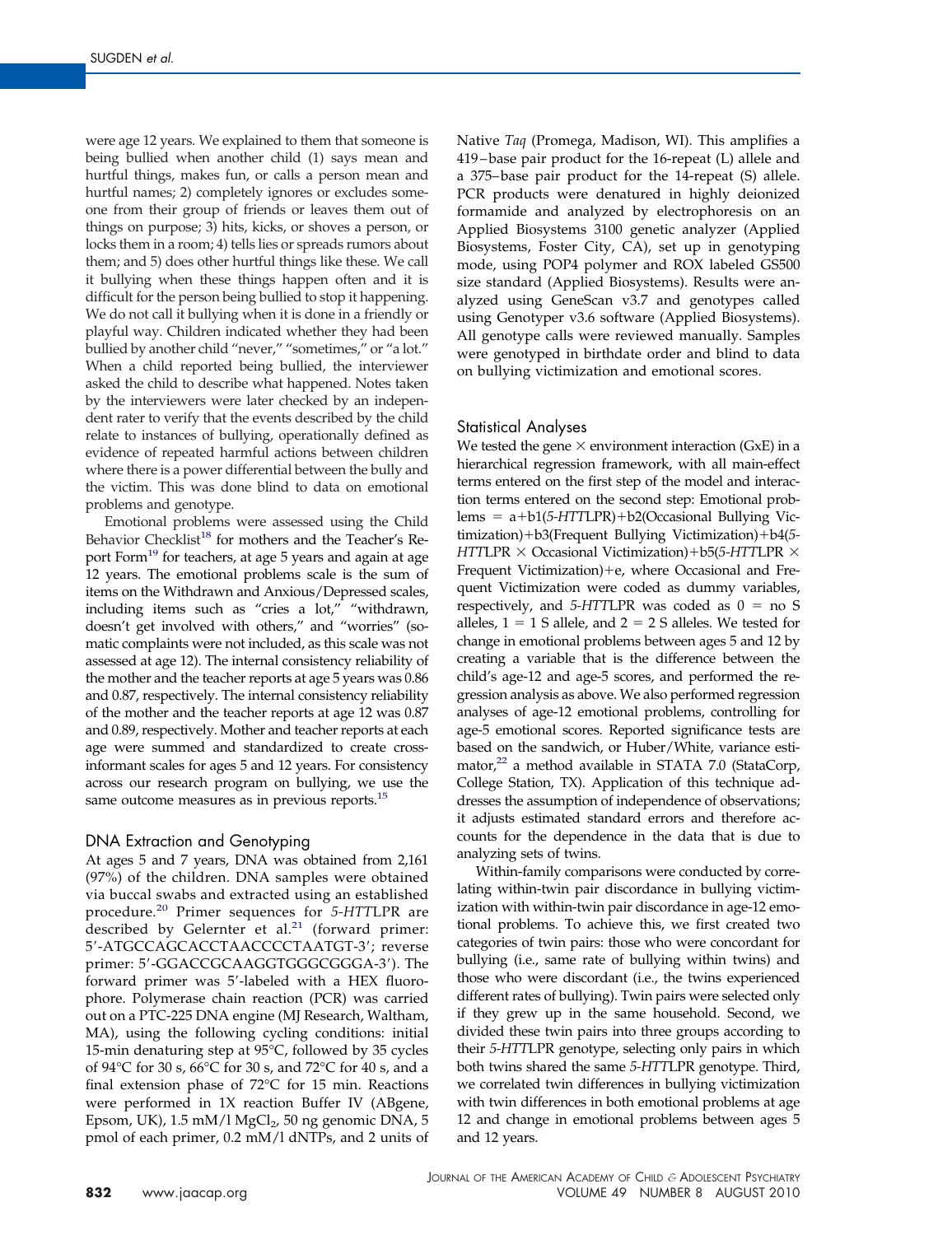**FIGURE 1** Children's emotional problems at age 12 years, as a function of their *5-HTT*LPR genotype and bullying victimization experiences. Note: Emotional problems at age 12 were elevated as a function of bullying victimization, but to a greater degree in SS homozygotes than in SL heterozygotes and LL homozygotes. Error bars represent standard errors of the mean. *5-HTT*LPR = serotonin transporter linked polymorphic region; LL = long/long; N = number of individuals; SL = short/long; SS = short/short.



# **RESULTS**

Bullying victimization and genotype data were available for 2,017 children (90.4% of the total sample); 46.8% of these individuals had never experienced any bullying victimization by age 12, 41.8% had experienced occasional victimization and 11.4% had experienced frequent victimization. Genotype frequencies were:  $SS = 17.5\%$ ,  $SL = 49.2\%$ , and  $LL = 33.4\%$  and genotypes were in Hardy-Weinberg equilibrium  $\tilde{\chi}^2 = 0.17$ , *df* =  $2, p = .918$ ).

## Does *5-HTT*LPR Genotype Moderate the Association Between Bullying Victimization and Children's Emotional Problems?

Figure 1 shows children's emotional problems at age 12 years as a function of their *5-HTT*LPR genotype and bullying victimization experiences.

Children's genotype was not significantly associated with their emotional problems  $(b = 0.38)$ ,  $SE = 0.31$ ,  $t = 1.23$ ,  $p = .218$ ) [\(Table 1\)](#page-4-0). In contrast, children's victimization was significantly associated with their emotional problems; children victimized occasionally were significantly more likely to experience emotional problems than  $\text{nonbullied children} \ (b = 1.60, \text{SE} = 0.38, t = 4.20, \text{SE} = 0.38, t = 1.4, t = 1.4$  $p < .001$ ), and children victimized frequently were at especially pronounced risk  $(b = 5.56,$  $SE = 0.82$ ,  $t = 6.76$ ,  $p < .001$ ). The association between bullying victimization and children's emotional problems was moderated, albeit at a trend level, by children's genotype, and this moderation was more pronounced among children who were frequently victimized  $(b = 2.33,$  $SE$  = 1.23*, t* = 1.89*, p* = .059) rather than occasionally victimized ( $b = 0.30$ , SE = 0.54,  $t =$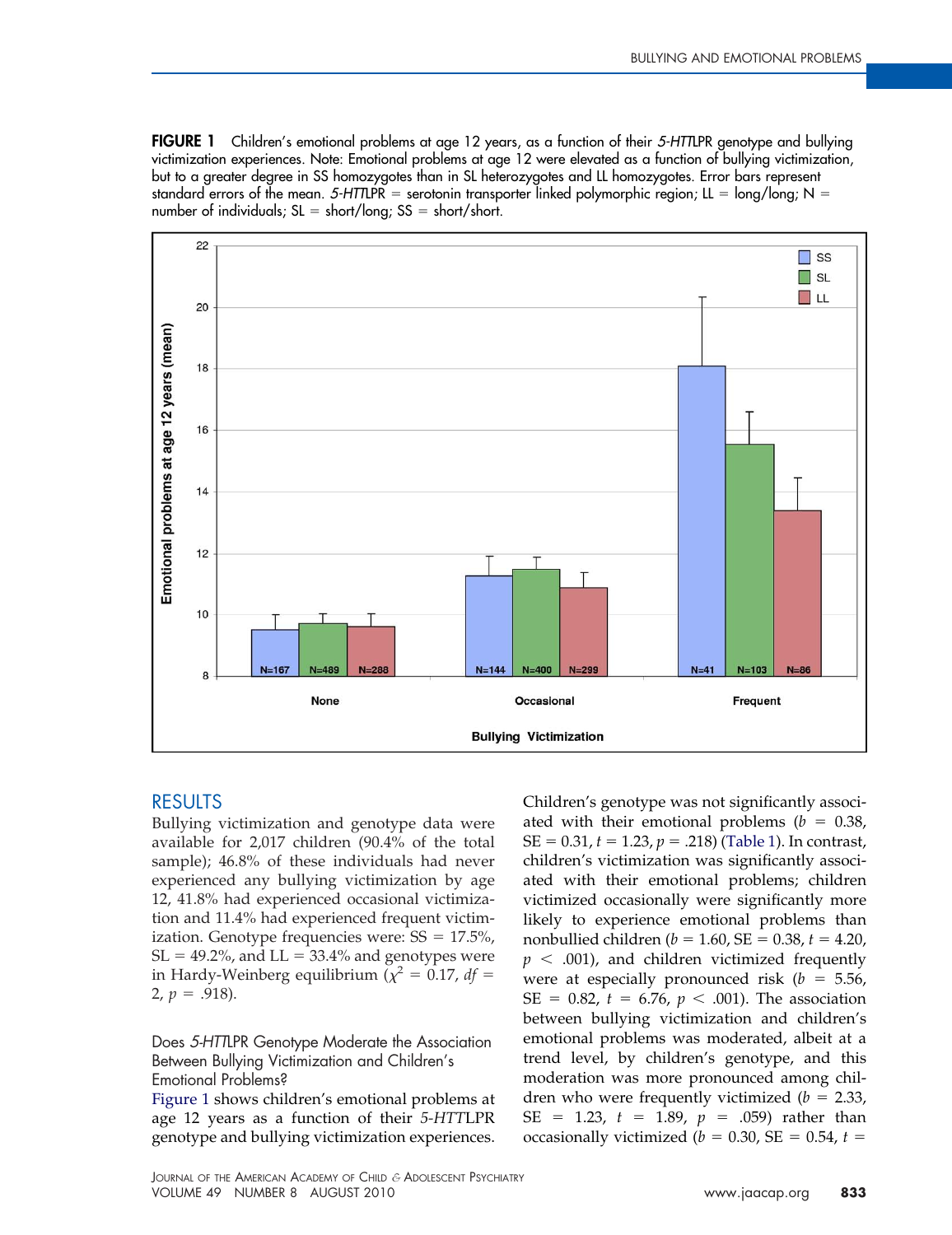|                                                                   | <b>Emotional Problems</b><br>(Age 12 Years) |           |              |         | <b>Change in Emotional Problems (Ages</b><br>$5-12$ years) |           |         |        |
|-------------------------------------------------------------------|---------------------------------------------|-----------|--------------|---------|------------------------------------------------------------|-----------|---------|--------|
| <b>Predictor Variable</b>                                         | b                                           | <b>SE</b> | $\mathbf{f}$ | p       | b                                                          | <b>SE</b> | t       | p      |
| <b>Genetic and environmental main effects</b>                     |                                             |           |              |         |                                                            |           |         |        |
| 5-HTTLPR                                                          | 0.38                                        | 0.31      | 1.23         | .218    | 0.49                                                       | 0.35      | 1.40    | .160   |
| Occasional bullying                                               | 1.60                                        | 0.38      | 4.20         | < 0.001 | 1.47                                                       | 0.46      | 3.23    | .001   |
| Frequent bullying                                                 | 5.56                                        | 0.82      | 6.76         | < 0.001 | 4.09                                                       | 0.77      | 5.28    | < .001 |
| Gene $\times$ environment interactions                            |                                             |           |              |         |                                                            |           |         |        |
| 5-HTTLPR $\times$ occasional bullying                             | 0.30                                        | 0.54      | 0.55         | .582    | $-0.44$                                                    | 0.66      | $-0.66$ | .508   |
| 5-HTTLPR $\times$ frequent bullying                               | 2.33                                        | 1.23      | 1.89         | .059    | 2.90                                                       | 1.17      | 2.48    | .013   |
| Note: 5-HTTLPR = serotonin transporter linked polymorphic region. |                                             |           |              |         |                                                            |           |         |        |

<span id="page-4-0"></span>**TABLE 1** Results of Regression Analyses Testing Gene Environment Interaction Effects on Emotional Problems at Age 12 Years and on Within-Individual Change in Emotional Problems Between Ages 5 and 12 Years

0.55,  $p = .582$ ). The statistical effect of frequent bullying victimization on children's emotional problems was strongest among SS homozygotes  $(b = 8.56, SE = 2.42, t = 3.53, p < .001)$ , followed by SL heterozygotes ( $b = 5.81$ , SE = 1.16,  $t = 5.00$ ,  $p < .001$ ) and LL homozygotes ( $b = 3.79$ , SE = 1.19,  $t = 3.19$ ,  $p = .002$ ). Within children who experienced frequent bullying, 31.7% of SS homozygotes had emotional problem scores in the clinical range ( i.e., emotional problem scores above 1.3 SD of the mean, the clinically relevant cut-off for the internalizing scale of the CBCL as suggested by Achenbach<sup>18</sup>), compared with 29.1% of SL heterozygotes and 15.1% of LL homozygotes.

## Does *5-HTT*LPR Genotype Confer Heightened Risk for Emotional Problems After Bullying, Even After Controlling for Children's Previctimization Emotional Problems?

This evidence that *5-HTT*LPR variation moderates the statistical effect of bullying victimization on children's emotional problems does not constitute unambiguous evidence of GxE, because some children may evoke bullying victimization; such evocation could be a function of children's *5-HTT*LPR genotype or, more generally, of children's pre-existing and partially heritable emotional problems. $^{23}$  $^{23}$  $^{23}$  To rule out the possibility of such gene–environment correlations, $24$  we conducted two tests. First, we tested whether *5-HTT*LPR genotype was associated with risk of bullying victimization. There was no significant association between *5-HTT*LPR genotype and risk of being bullied ( $\chi^2 = 7.25$ , df = 4, p = .123). The rates of occasional and frequent victimization were 40.9% and 11.6% among SS homozygotes, 40.3% and 10.4% among SL heterozygotes, and 44.4% and 12.8% among LL homozygotes.

Second, we performed longitudinal analyses to test whether genotype moderated the effect of bullying victimization on within-individual change in children's emotional problems from age 5 to age 12. This analysis is important, because our longitudinal study revealed that children who were bullied had more emotional problems already at age 5 years, before they entered primary school (the mean age-5 emotional problem scores for children who were not bullied, occasionally bullied, and frequently bullied were  $11.88$  [SD =  $8.31$ ],  $12.07$  [SD =  $8.16$ ], and  $13.29$  [SD =  $8.90$ ], respectively). A multinomial logistic regression (a model that generalizes logistic regression by allowing two discrete outcomes) showed that children's emotional problems at age 5 years predicted their subsequent risk of experiencing frequent bullying victimization (relative risk ratio  $\text{[RRR]} = 1.019$ , SE = .009,  $z = 2.12, p = .034,$  confidence interval [CI] = 1.001-1.036), although not occasional bullying victimization ( $RRR = 1.002$ ,  $SE = .006$ ,  $z = 0.37$ ,  $p = .710$ , CI = 0.99-1.01). As such, we sought to test (a) whether bullying victimization was associated with the emergence of more emotional problems among children from age 5 to age 12 years and (b) whether *5-HTT*LPR genotype moderated the risk of these newly emerging emotional problems, using each child as his or her own control.

[Figure 2](#page-5-0) shows the mean change in children's emotional problems from age 5 to age 12 years (calculated as the difference between each child's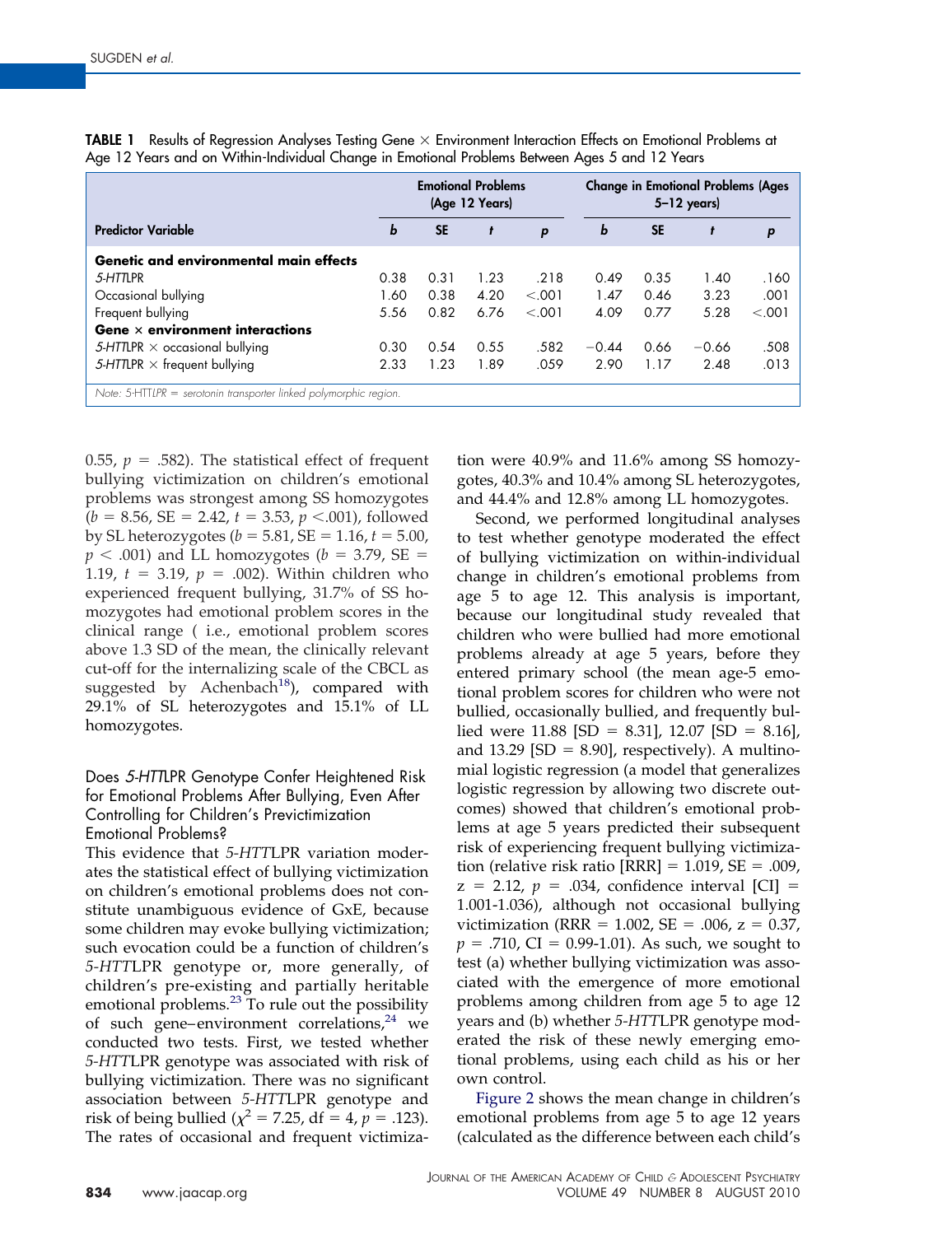<span id="page-5-0"></span>**FIGURE 2** Change in children's emotional problems from age 5 to age 12 years, as a function of their *5-HTT*LPR genotype and bullying victimization experiences. Note: Frequent victimization led to significant increases in emotional problems, and this statistical effect is strongest among SS homozygotes, followed by SL heterozygotes. Error bars represent standard errors of the mean. *5-HTT*LPR = serotonin transporter linked polymorphic region; LL = long/long; N - number of individuals; SL- short/long; SS - short/short.



age-5 and age-12 emotional problem score), as a function of their *5-HTT*LPR genotype and bullying victimization experiences. Emotional problems remained fairly stable from age 5 to 12. However, one group of children, namely, children who were frequently victimized by bullying, showed significant increases in emotional problems (Fig. 2). Moreover, within the group of frequently victimized children, the results point to significant genetic moderation ( $b = 2.90$ , SE = 1.17,  $t = 2.48$ ,  $p = .013$ ) [\(Table 1\)](#page-4-0). The statistical effect of frequent bullying victimization on increases in children's emotional problems was strongest among SS homozygotes ( $b = 8.47$ , SE  $=$ 2.22,  $t = 3.82$ ,  $p < 0.001$ ), followed by SL heterozygotes ( $b = 3.90$ , SE = 1.04,  $t = 3.73$ ,  $p < .001$ ), and was weakest among LL homozygotes ( $b = 2.18$ ,  $SE = 1.20, t = 1.82, p = .070$ ). We also tested whether this genetic moderation was observed when predicting age-12 emotional problems after

statistically controlling for age-5 emotional problems. In agreement with the change-score analyses, we found a significant interaction effect between *5-HTT*LPR and frequency bullying victimization ( $b = 2.52$ , SE = 1.14,  $t = 2.22$ ,  $p = .027$ ).

Does *5-HTT*LPR Genotype Confer Heightened Risk for Emotional Problems After Bullying, Even After Controlling for Other Common Family Experiences? The longitudinal analyses suggest that the experience of being frequently victimized by bullying leads to increases in children's emotional problems from age 5 to age 12 years, and that this increase is especially pronounced among genetically vulnerable SS homozygotes. However, it is also possible that other factors in children's environments could place them at risk both for being victimized by bullies and for developing emotional problems. These family-wide factors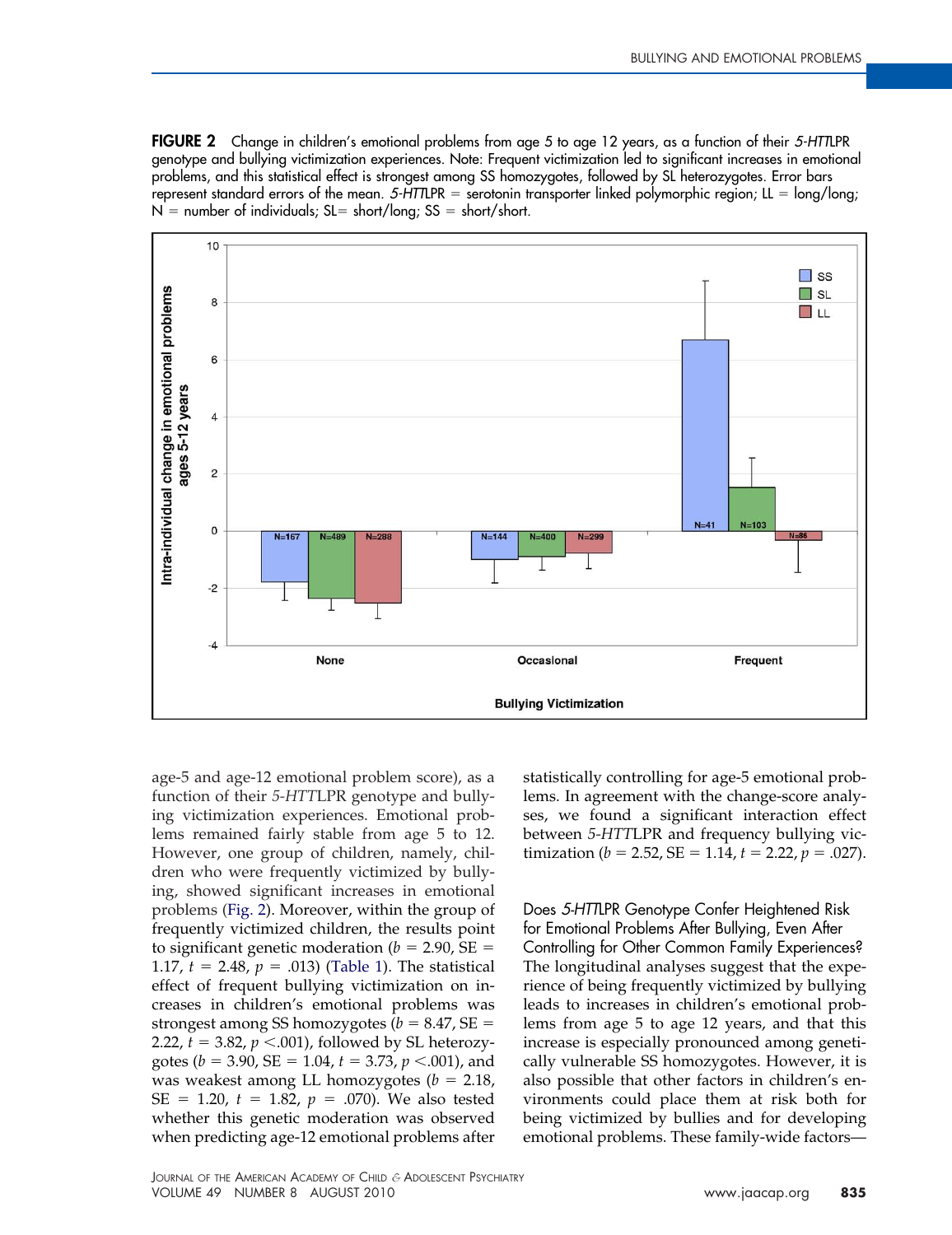i.e., factors common to members of a family might include circumstances such as living in a deprived neighborhood or attending a school where bullying is widely accepted, or having neglectful parents who do not teach their chil-dren how to avoid bullies.<sup>[25](#page-10-0)</sup> This suggests the possibility that it is not the effects of bullying *per se* that are being genetically moderated, but the effects of other environmental risk factors that are correlated with bullying victimization and that can also affect children's emotional problems. To address this possibility, we used our twin design to test whether genotype confers heightened risk to bullying, even after controlling for other family-wide experiences that are shared by the twins. We did this in three steps. First, we studied twin pairs who grew up in the same family, and for each pair we identified whether the twins were concordant  $(N = 471)$ pairs) or discordant ( $N = 314$  pairs) for bullying. Second, we divided these twin pairs into three groups according to their *5-HTT*LPR genotype, pairs in which both twins were SS ( $\mathrm{N}=125$  pairs, 73% MZ), SL (N = 390 pairs, 66% MZ), or LL  $(N = 270 \text{ pairs}, 67\% \text{ MZ})$ , excluding pairs with different genotypes. (Ideally, we would have restricted our analysis to MZ twin pairs, but we had to include both MZ and DZ pairs to ensure sufficient power for this analysis.) Genotype groups did not differ on their rates of discordance of bullying (percent discordance:  $SS =$ 42%, SL =  $38\%$ , LL =  $42\%$ ). Third, we correlated twin differences in bullying victimization with twin differences in emotional problems at age 12. If bullying is associated with emotional problems independently of other risk factors shared by children growing up in the same family, the twin who is bullied should have more emotional problems than the nonbullied twin. Moreover, if genotype moderates the association between bullying victimization and emotional problems, the twin who is bullied should have more emotional problems than the nonbullied cotwin if he or she is also genetically stress reactive (i.e., if they carry the SS genotype). The results support this prediction. The correlation between discordance in bullying victimization and corresponding discordance in emotional problems was positive and significant among twin pairs who were SS homozygotes ( $r = .21$ ,  $p = .017$ ), but not significant among SL heterozygotes ( $r = .03$ ,  $p = .565$ ) or among LL homozygotes ( $r = .06$ ,  $p = .333$ ). Both groups of L-carriers appear to be protected from

the effect of bullying victimization. [Figure 3](#page-7-0) shows the twin-pair differences in emotional problems as a function of twin-pair differences in bullying victimization. Among twin pairs discordant for bullying, there were corresponding twin-pair differences in emotional problems, and these twin-pair differences were larger among children carrying two copies of the *5-HTT*LPR S alleles than among L-carriers. We repeated this analysis, correlating the discordance in bullying victimization with corresponding discordance in change in emotional problems between ages 5 to 12 years. In agreement with the previous analysis, we found that bullied twins were more likely to experience increases in emotional problems than their nonbullied cotwins, but this was conditioned by genotype. Specifically, the correlation was positive and significant among twin pairs who were SS homozygotes ( $r = 0.20$ ,  $p =$ .024), less so among SL heterozygotes  $(r = 0.10)$ ,  $p = .046$ ), but not significant among LL homozygotes ( $r = -0.01$ ,  $p = .868$ ). These within-family correlations suggest that genotype has a moderating effect on the association between bullying victimization and children's emotional problems, independent of other risk factors that are shared by children growing up in the same family.

## **DISCUSSION**

The current study provides evidence (a) that children's bullying victimization leads to their developing emotional problems, and (b) that genetic variation in the *5-HTT*LPR is a moderator of the link between bullying victimization and children's risk of developing these problems. Specifically, frequently bullied children with the SS genotype are at greater risk for developing emotional problems at age 12 than children with the SL or LL genotype. This genetic moderation persists after controlling for children's previctimization emotional problems and for other risk factors shared by children growing up within the same family environment.

These findings confirm and add to the body of evidence that victims of bullying are at risk for developing emotional problems.<sup>14-26</sup> However, not every bullied child develops emotional problems, and the present findings offer new clues as to why this might be. First, genetic differences (in the *5-HTT*LPR) interact with bullying victimization to exacerbate emotional problems. Second, the strength of this genetically influenced re-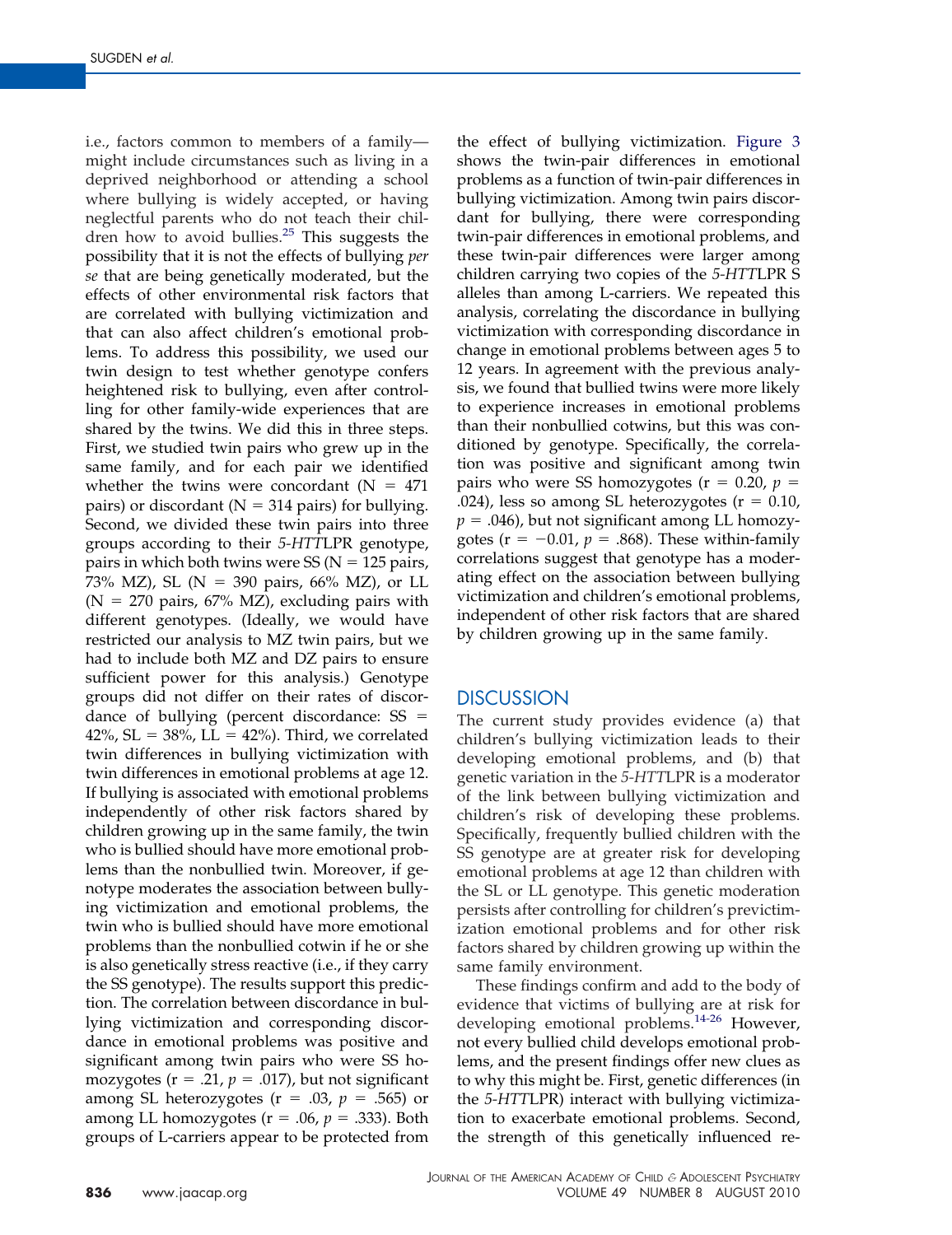<span id="page-7-0"></span>**FIGURE 3** Twin-pair differences in emotional problems as a function of twin-pair discordance in bullying victimization. Note: Within twin pairs concordant for the extent of bully victimization, both twins had similar levels of emotional problems; that is, the mean twin-pair difference in emotional problems was near zero regardless of genotype. Within twin pairs discordant for bullying victimization, there were corresponding twin-pair differences in emotional problems; that is, the more victimized twin had more emotional problems than the less victimized twin. These twin-pair differences were noticeable among children carrying two copies of the *5-HTT*LPR S alleles but not among L-carriers. Error bars represent standard errors of the mean. *5-HTT*LPR = serotonin transporter linked polymorphic region; LL = long/long; N = number of twin pairs; SL = short/long; SS = short/short.



sponse is related to the frequency of the bullying experience (i.e., the GxE was strongest for frequently bullied children). The present findings are consistent with the recent report that SS genotype victims of relational aggression are prone to depression.<sup>27</sup> Because early-onset emotional problems constitute a risk for developing later mental health problems, $28$  strategies to reduce bullying victimization in school-aged children, especially those individuals with specific genetic vulnerabilities, could help to reduce both childhood emotional problems and subsequent psychiatric difficulties.

Since the original report of an interaction between life stress and the 5-HTT gene,<sup>[29](#page-10-0)</sup> there have been multiple positive replications of this GxE in prospective-cohort, $30$  cross-sectional, $31$ and case-only<sup>32</sup> designs. Additional GxE studies have documented that variation in the *5-HTT*LPR is related to other stress-reactive phenotypes, including  $PTSD<sup>33</sup>$  $PTSD<sup>33</sup>$  $PTSD<sup>33</sup>$  and anxious mood.<sup>[34](#page-10-0)</sup> There have also been failures to replicate.<sup>35</sup> This body of research has been difficult to summarize because of cross-study inconsistency in measurement; in particular, practically every study has measured stress exposure differently. Unfortunately, this has not stopped some meta-analysts from failing to take differences in exposure measurement seriously, and from generating uninterpretable summary statistics by averaging findings across different studies of uneven quality.[36,37](#page-10-0) Some reviewers have cautioned that many of these different studies cannot be treated as replications, positive or negative, because of their *ad hoc* approaches to measuring life stress.<sup>38</sup> For example, whereas some researchers have stud-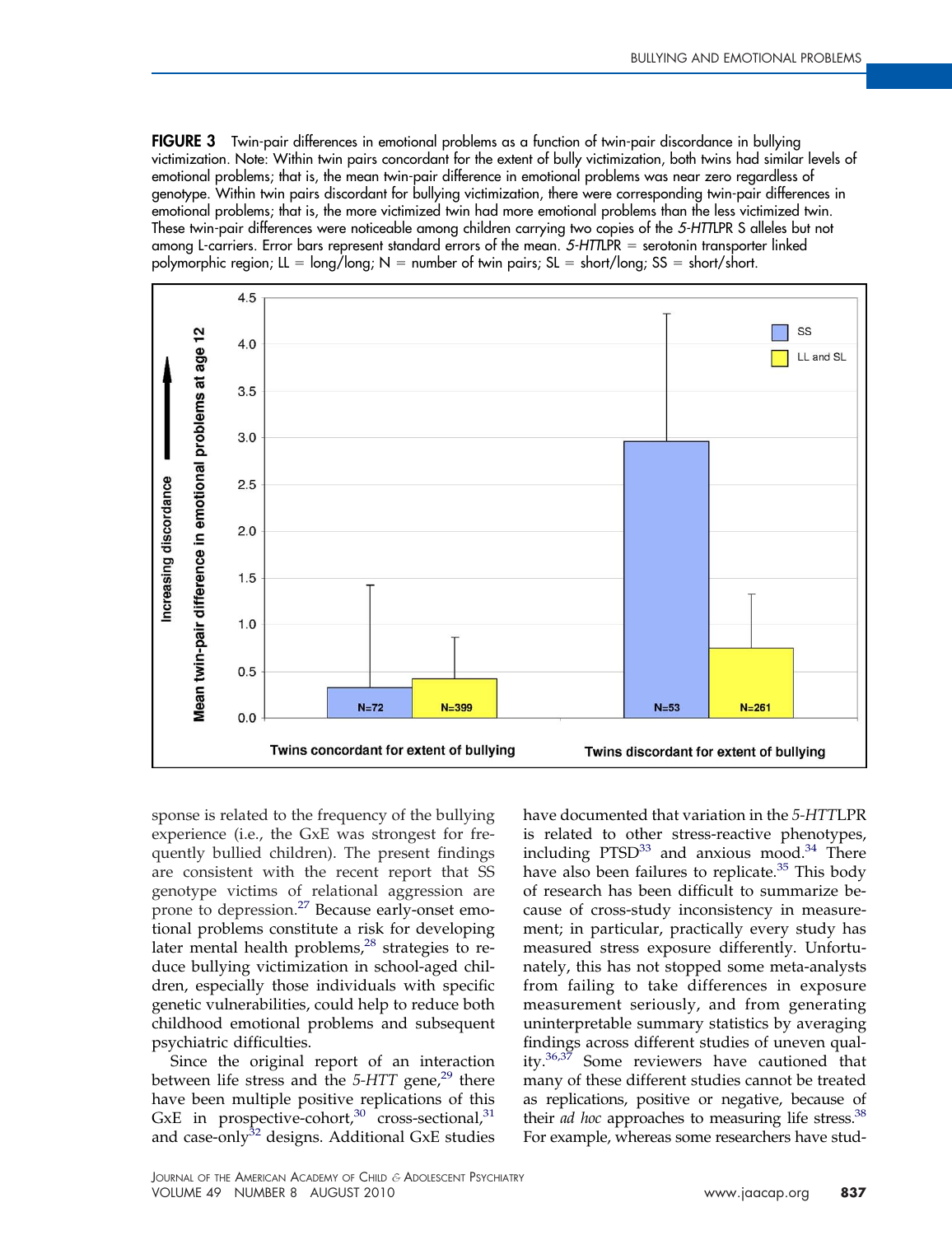ied maltreated children,<sup>39</sup> others have treated large family size as a chronic stressor. $40$  As an analogy, would two independent genetic association studies be considered replications if the positive finding were with different markers of the same gene? Superficially, both markers measure the same thing (i.e., the gene in question), but each could be representative of two completely different pieces of information (e.g., different haplotypes that have diverse biological consequences). In this example, the claim of valid replication would be met with some caution. If one were to consider different methods of measuring and defining stress analogous to the two different markers in the previous example, then we should consider claims of replicating  $5$ -HTTLPR  $\times$  stress interactions with equal prudence.

As such, we do not claim the present study to be a replication of earlier study designs. Instead, we focused on a specific childhood stressor (i.e., bullying victimization) and tested the hypothesis that its effects on children's emotional problems are modified by variation in the *5-HTT*LPR. Following the lead of experimental research, $41$  we think that focusing on a specific, developmentally relevant, and clearly operationalized stressor (rather than on *ad hoc* measures of stress) offers a valuable opportunity to study the genetics of stress reactivity and stress resistance. $38$  Furthermore, using a precise, well-operationalized stressful experience decreases between-subject heterogeneity in the stressful event and thereby increases the internal validity of the study design. In turn, understanding genetic sensitivity to a particular stressor may offer insights about GxE more generally, although it must be understood that generalization to other stressors must be demonstrated rather than assumed.

With a focus on bullying victimization, we used a number of strategies to ensure the robustness of the observed GxE. First, we used independent assessments of stress exposure and outcome (i.e., we obtained reports about victimization experiences from the children themselves and reports about emotional problems from adults who knew the children). In most previous studies of GxE, the same person who has been the source for acquiring stress data has also been the source for acquiring outcome data. $38$  In the present study, we used independent sources of measurement to control for subjective bias and reduce shared method variance, which inflates associations between measures of stress exposure and emotional problems.

Second, we established a temporal relation-

ship between the stressor (bullying victimization) and the outcome (emotional problems) and evaluated the GxE in relation to within-individual change in emotional problems between ages 5 and 12 years. Specifically, we documented that frequent bullying is associated with increases in emotional problems between ages 5 and 12 years among children with the SS genotype, independent of previctimization emotional problems among these genetically at-risk children. Temporal precision coupled with analysis of developmental change helped to rule out the possibility of reverse causation (i.e., that emotional problems led children to be victimized by bullies<sup>42</sup>) and the potential confounding of GxE by gene– environment correlation.<sup>[24](#page-10-0)</sup>

Third, we used within-family comparisons to assess whether the genetic moderation of bullying victimization was independent of other environmental risk factors shared by children growing up in the same family. We correlated twinpair discordance in bullying experience (the difference in the amount of bullying each twin experiences) with twin-pair discordance in emotional problems. We found that the bullied twin had more emotional problems, but only among those twin pairs in which both twins carried the SS genotype. These results suggest that variation in *5-HTT*LPR moderates the association between bullying victimization and emotional problems independent of other risk factors shared by twins.

The present study also has limitations. First, although we carried out within-family comparisons of twins discordant for bullying victimization to control for family-wide factors that might influence the observed GxE, we are not able to rule out the residual influence of child-specific environmental experiences. That is, we established that the GxE persists irrespective of experiences shared by children in the same family, but it remains possible that the interaction may depend on experiences unique to the bullied versus nonbullied child in the family. Furthermore, the influence of shared environmental factors may not be stable throughout childhood and early adolescence.<sup>[43,44](#page-10-0)</sup> Second, the interaction between *5-HTT*LPR and bullying victimization observed here may be modified by other unmea-sured genetic characteristics.<sup>[45,46](#page-10-0)</sup> One way to test this possibility is to conduct within-family tests using exposure-discordant but genetically identical (MZ) twin pairs; however, we did not have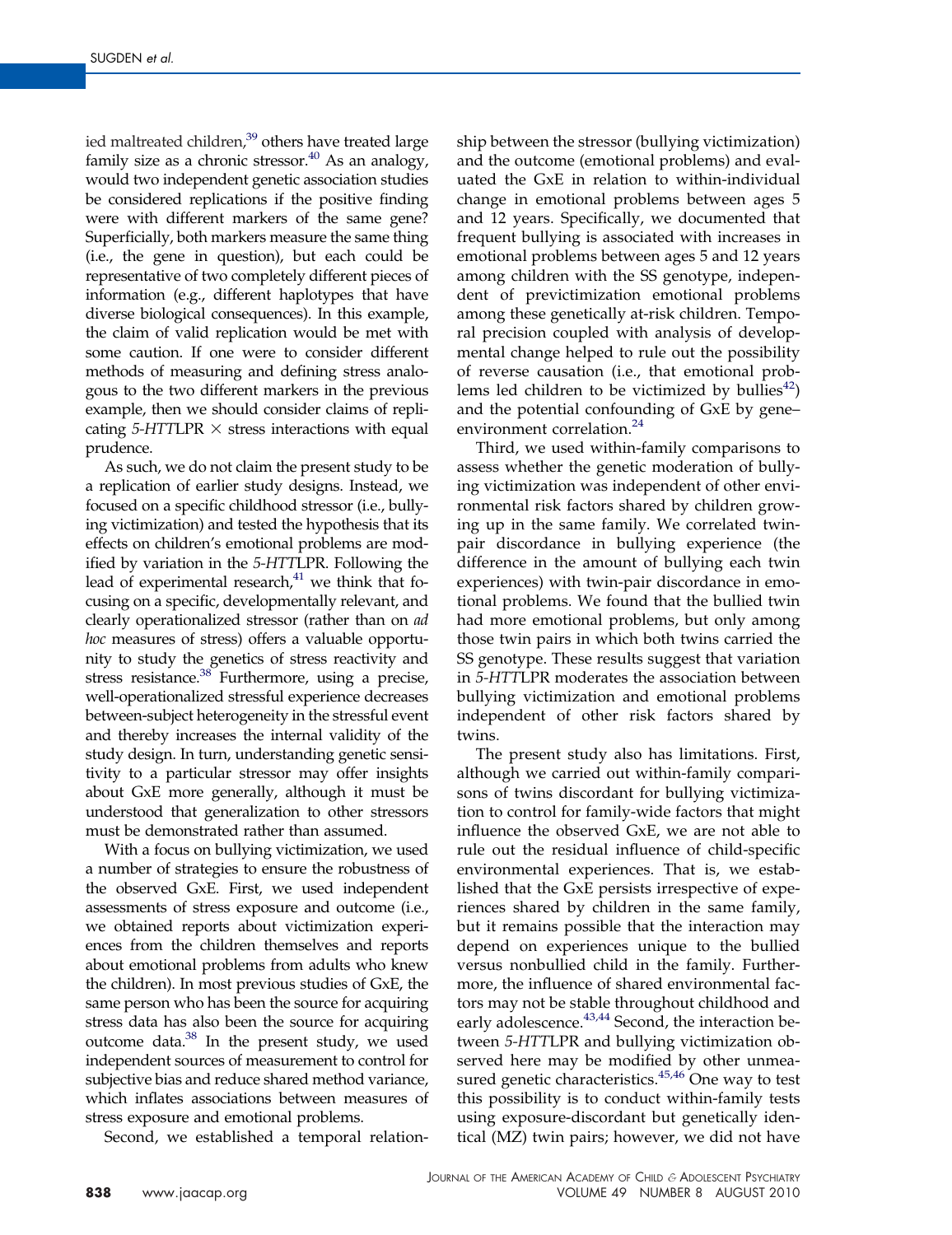<span id="page-9-0"></span>sufficient power or variation to carry out analyses on MZ twin pairs alone. Third, we cannot entirely rule out the possibility that children with emotional problems overreported victimization experiences. However, we attempted to control for this by using independent assessments of exposure and outcome, as recommended in stress research.<sup>[38](#page-10-0)</sup>

In conclusion, this study adds to an accumulating body of observational studies showing that emotional disturbance is jointly influenced by stressful events and *5-HTT*LPR genotype, and that this GxE is observable in childhood. This observational evidence is buttressed by a wide range of emerging experimental GxE studies of stress reactivity (highlighted in the introduction) and GxE animal models of stress exposure,  $47-50$ all of which underscore the need for studies that can elucidate the mechanism of the contribution of *5-HTT*LPR variation to stress reactivity in development. *&*

### Accepted March 18, 2010.

Drs. Sugden, Moffitt, and Caspi, and Ms. Harrington, and Mr. Williams are with Duke University. Drs. Sugden, Moffitt, Caspi, and Mr. Williams are also with the Institute for Genome Sciences and Policy, Duke

#### **REFERENCES**

- 1. Olweus D. Bullying at School: What We Know and What We Can Do. Blackwell: Oxford, UK and Cambridge, MA; 1993.
- 2. Nansel TR, Craig W, Overpeck MD, Saluja G, Ruan WJ. Crossnational consistency in the relationship between bullying behaviors and psychosocial adjustment. Arch Pediatr Adolesc Med. 2004;158:730-736.
- 3. Arseneault L, Bowes L, Shakoor S. Bullying victimization in youths and mental health problems: 'much ado about nothing'? Psychol Med. 2010;40:717-729.
- 4. Murphy DL, Lesch KP. Targeting the murine serotonin transporter: insights into human neurobiology. Nat Rev Neurosci. 2008;9:85-96.
- 5. Holmes A, Hariri AR. The serotonin transporter gene-linked polymorphism and negative emotionality: placing single gene effects in the context of genetic background and environment. Genes Brain Behav. 2003;2:332-335.
- 6. Hariri AR, Holmes A. Genetics of emotional regulation: the role of the serotonin transporter in neural function. Trends Cogn Sci. 2006;10:182-191.
- 7. Hariri AR, Mattay VS, Tessitore A, *et al.* Serotonin transporter genetic variation and the response of the human amygdala. Science. 2002;297:400-403.
- 8. Hariri AR, Drabant EM, Munoz KE, *et al.* A susceptibility gene for affective disorders and the response of the human amygdala. Arch Gen Psychiatry. 2005;62:146-152.
- 9. Lonsdorf TB, Weike AI, Nikamo P, Schalling M, Hamm AO, Ohman A. Genetic gating of human fear learning and extinction: possible implications for gene-environment interaction in anxiety disorder. Psychol Sci. 2009;20:198-206.
- 10. Gotlib IH, Joormann J, Minor KL, Hallmayer J. HPA axis reactivity: a mechanism underlying the associations among 5-HTTLPR, stress, and depression. Biol Psychiatry. 2008;63:847-851.
- 11. Fox E, Ridgewell A, Ashwin C. Looking on the bright side: biased attention and the human serotonin transporter gene. Proc Biol Sci. 2009;276:1747-1751.

University. Drs. Sugden, Arseneault, Moffitt, and Caspi, and Mr. Williams are with the Social, Genetic, and Developmental Psychiatry Centre, Institute of Psychiatry, King's College London.

This research received support from UK Medical Research Council grants G9806489, G0100527, and G0601483, and National Institutes of Health grants MH077874 and HD061298.

This is one of several articles published in the August and September issues of the *Journal of the American Academy of Child and Adolescent Psychiatry* that explores the intersection of genetics and mental health disorders in children and adolescents. The editors invite the reader to investigate the additional articles on this burgeoning area of developmental psychopathology.

The authors acknowledge the study families for their help and participation. We also thank Renate Houts and Stephen Ross with the Departments of Psychology & Neuroscience and Psychiatry & Behavioral Sciences, Duke University for their help with manuscript preparation.

Disclosure: Dr. Arseneault is supported by a Career Scientist Award from the Department of Health, United Kingdom. Dr. Caspi is a Royal Society-Wolfson Merit Award holder. Drs. Caspi and Moffitt, through the Wisconsin Alumni Research Foundation, have applied for a patent entitled 'Method for Assessing a Behavioral Disposition', US Patent Office Serial Number 10/889,450. Dr. Sugden, Ms. Harrington, and Mr. Williams report no biomedical financial interests or potential conflicts of interest.

Correspondence to Dr. Karen Sugden, Department of Psychology and Neuroscience, Duke University, 2020 West Main Street, Suite 201, Box 104410, Durham, NC 27708. E-mail: [karen.sugden@](mailto:karen.sugden@duke.edu) [duke.edu](mailto:karen.sugden@duke.edu)

0890-8567/\$36.00/©2010 American Academy of Child and Adolescent Psychiatry

DOI: 10.1016/j.jaac.2010.01.024

- 12. Rigby K. Consequences of bullying in schools. Can J Psychiatry. 2003;48:583-590.
- 13. Watson KK, Ghodasra JH, Platt ML. Serotonin transporter genotype modulates social reward and punishment in rhesus macaques. PLoS ONE. 2009;4:e4156.
- 14. Arseneault L, Walsh E, Trzesniewski K, Newcombe R, Caspi A, Moffitt TE. Bullying victimization uniquely contributes to adjustment problems in young children: a nationally representative cohort study. Pediatrics. 2006;118:130-138.
- 15. Arseneault L, Milne BJ, Taylor A, *et al.* Being bullied as an environmentally mediated contributing factor to children's internalizing problems: a study of twins discordant for victimization. Arch Pediatr Adolesc Med. 2008;162:145-150.
- 16. Trouton A, Spinath FM, Plomin R. Twins early development study (TEDS): a multivariate, longitudinal genetic investigation of language, cognition and behavior problems in childhood. Twin Res. 2002;5:444-448.
- 17. Moffitt TE. Teen-aged mothers in contemporary Britain. J Child Psychol Psychiatry Allied Disc. 2002;43:727-742.
- 18. Achenbach TM. Manual for the Child Behavior Checklist/4-18 and 1991 Profile. Burlington, VT: University of Vermont, Department of Psychiatry; 1991.
- 19. Achenbach TM. Manual for the Teacher's Report Form and 1991 Profile. Burlington, VT: University of Vermont, Department of Psychiatry; 1991.
- 20. Freeman B, Smith N, Curtis C, Huckett L, Mill J, Craig IW. DNA from buccal swabs recruited by mail: evaluation of storage effects on long-term stability and suitability for multiplex polymerase chain reaction genotyping. Behav Genet. 2003;33:67-72.
- 21. Gelernter J, Kranzler H, Cubells JF. Serotonin transporter protein (SLC6A4) allele and haplotype frequencies and linkage disequilibria in African- and European-American and Japanese populations and in alcohol-dependent subjects. Hum Genet. 1997;101: 243-246.
- 22. Gould W, Scribney W. Maximum likelihood estimation with STATA. Stata Press: College Station, TX; 1999.